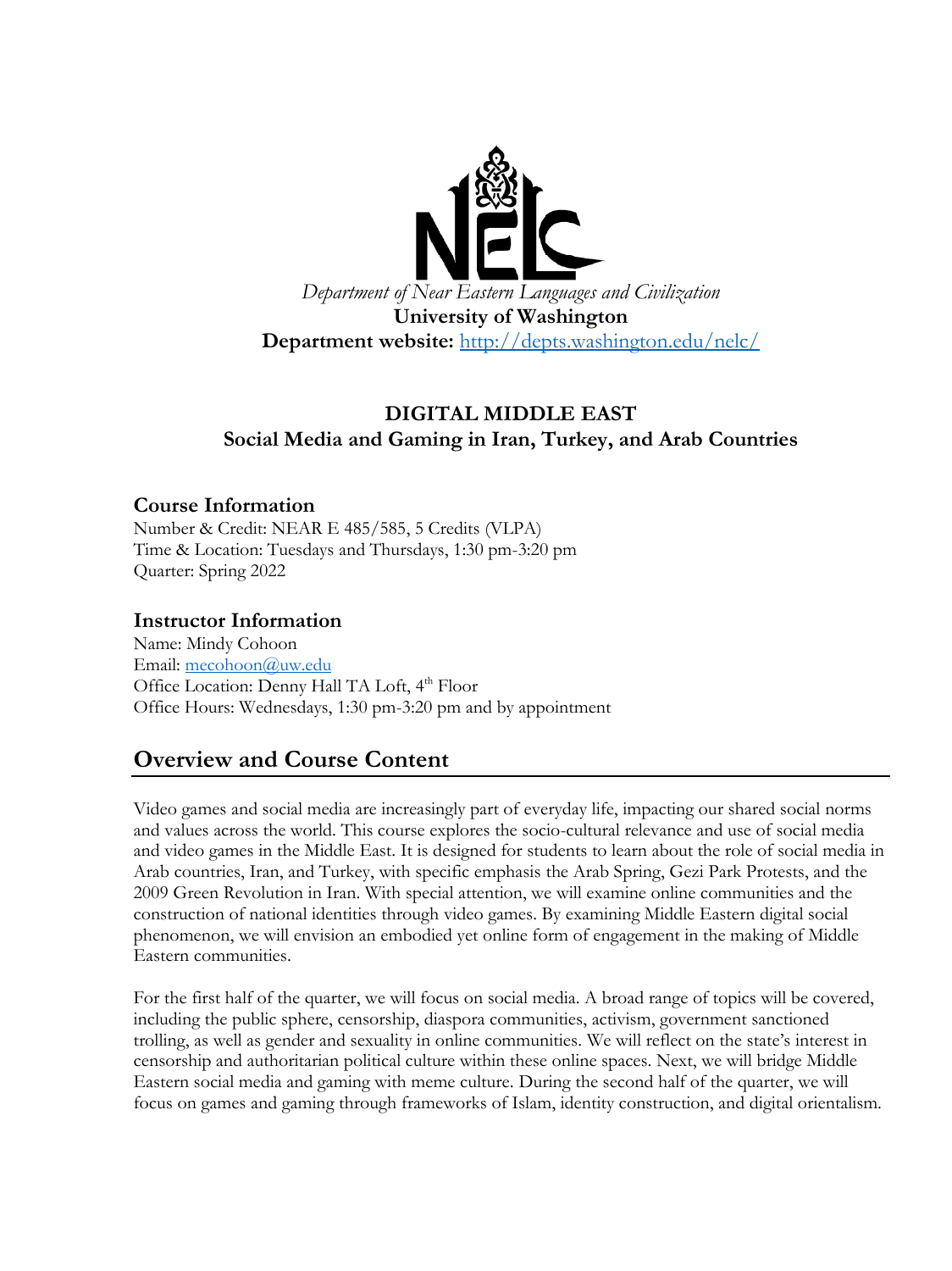# **Learning Objectives**

The course will provide the following knowledges for students:

- To provide introductory knowledge on the Digital Middle East and its meanings.
- To show students the important social media trends in the Middle East.
- To assist students in understanding the transformations and disjunctions in Arab, Iranian, and Turkey's social media usage and culture industries.
- To expose students to dominant discourses on the study of social media and video games, ranging from cultural, theoretical, and comparative frameworks.
- To familiarize students on transnational engagement of diaspora communities through social media.
- To critique the role of the culture industry in creating narratives for the state.
- To learn critical thinking skills when using social media, how to blog using WordPress, and video gaming.

# **Course Structure**

Before each class, I will post a short lecture and students will engage in online discussion on Canvas about the materials. Throughout the quarter, students will interact via Twitter weekly on the course readings in class (if the student would prefer a short response each week instead that is an option). This will give students an additional opportunity to interact with their colleagues, and to think digitally yet critically about the Digital Middle East. Classroom time will be used to learn technical skills and integrating course concepts into digital projects. The course will be enriched by two field trips to the Media Arcade for resources on digital access, and lastly, an opportunity to play games at the HUB Gaming Lounge (funded by NELC).

# **Course Materials and Platforms**

This course does not have a textbook. All materials and tutorials will be provided through the Canvas page. Games will be provided to the students.

# **Social Media Policy**

Throughout your time in this class, I will not follow, befriend, or connect with you on social media. I will not monitor, nor will I evaluate your online posts or activity. If you decide to use social media to write about the reading material, I will look at it when you use the course hashtag (#NEARE485). During the first week of class, we will talk about this policy and discuss the importance of online selfrepresentation, privacy, and anonymity, as well as potential online audiences.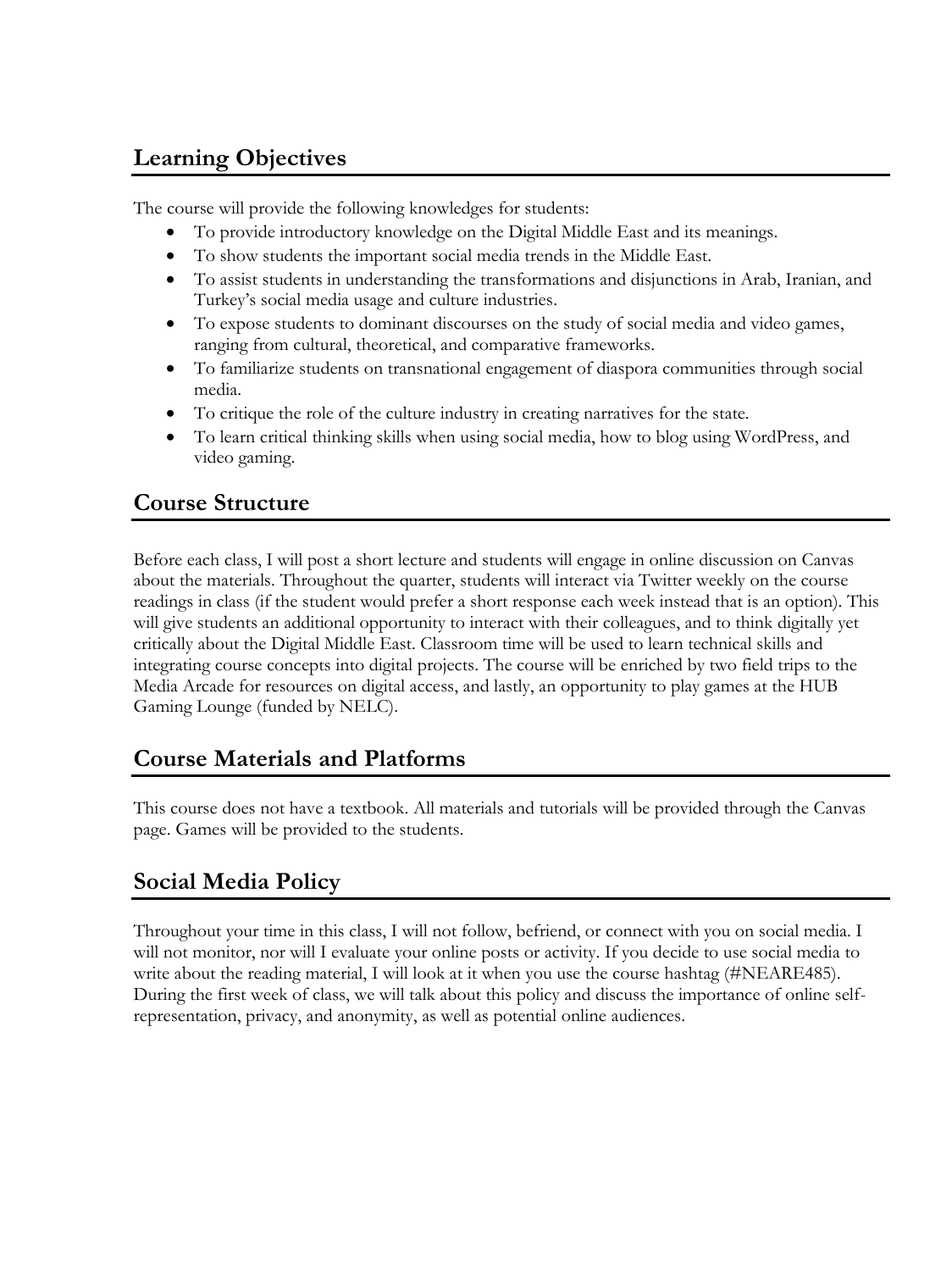**Weekly Twitter Responses and Discussion Boards (55%):** you will have opportunities to gain participation points through engaging in class group discussion online and work together to solve digital problems. Once a week, you will contribute to online discussion about the readings and the digital artifacts on Twitter through the course hashtag (#NEARE485). This requires one original post (100 words), and then two response posts to your classmates. If you would prefer to not engage online, you are also able to write a short paragraph. These are due each Tuesday by 11:59 pm, starting with week 2.

**Digital Object Essay or Video Essay (20%):** the mid-term essay or video is 1,000 words on a chosen digital artifact, which can be either a game, set of memes, or hashtag, pertaining the Middle East. You will write or record a critical essay on the object using course content. The essay is due on  $5/6$  at 11:59 pm.

**Final Essay (30%):** The final essay is 3,000 words on a series of games, gaming, or social media phenomenon using methods of either ethnography, comparative analysis, computational social science, or discourse analysis. We will workshop your essay drafts on 5/13. You will also have an opportunity to present in person or record a video essay on your idea in the form of a short lightning talk. For the final product, you may choose to write an empirical essay, or one based on a theoretical topic. This essay is due during finals week on 6/11 by 11:59 pm.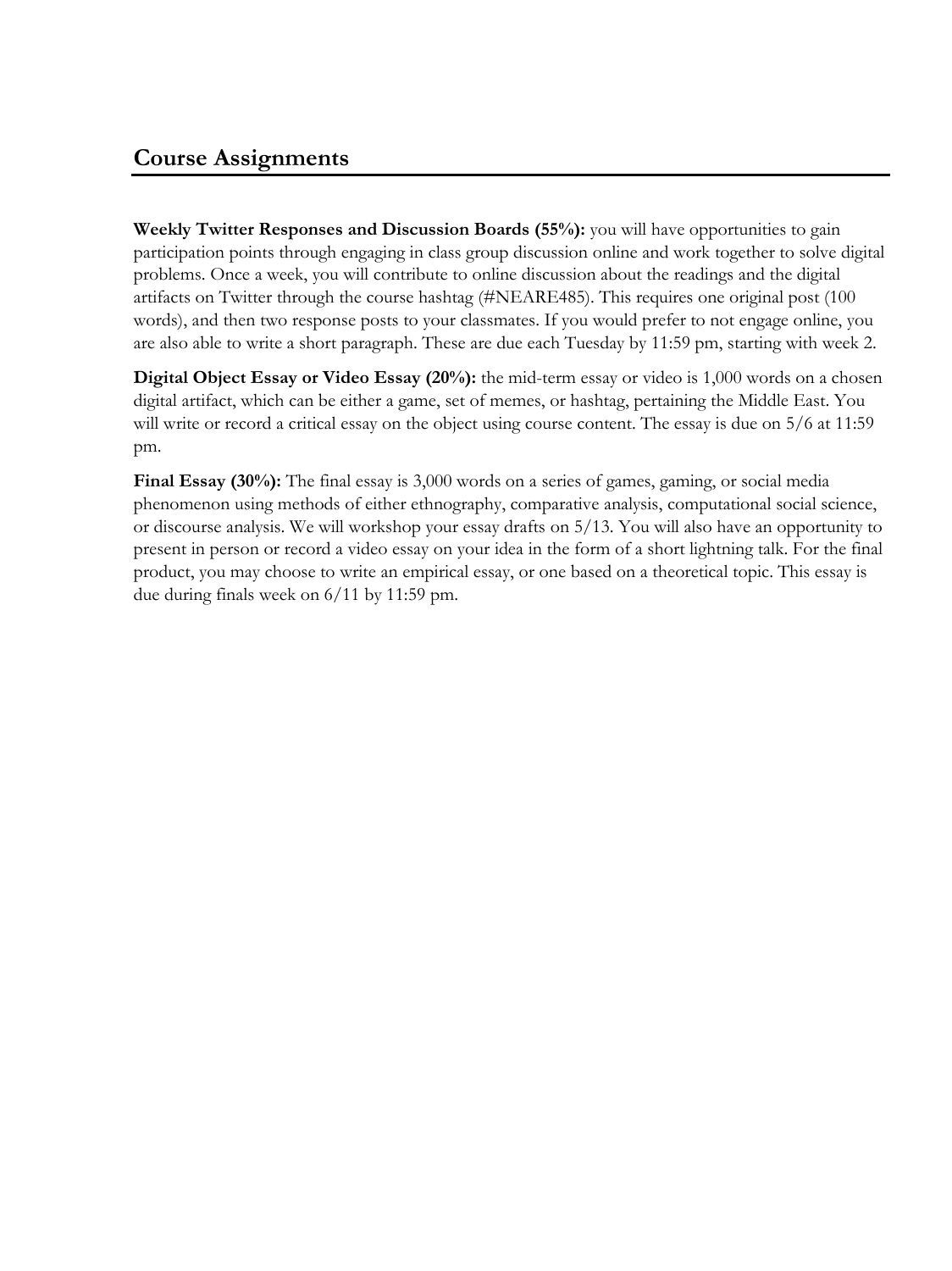# **Tentative Weekly Course Schedule**

## **Week 1: Introductions and Contextualizing Online Space**

### **3/30, Course and Syllabus Review**

#### **In-Class Excerpt:**

• Zayani, Ch 1: "Mapping the Digital Middle East: Trends and Disjunctions" in *Digital Middle East: State and Society in The Information Age* (2018)

### **4/1, Social Media and the Digital Middle East**

#### **Readings:**

- Fuchs, Ch. 2: "What is Social Media?" in *Social Media: A Critical Introduction* (2013), p. 32-50 skim
- Toska, "Protest Mobilization in the Age of Twitter," 2015
- Zayani, "Mapping the Digital Middle East: Trends and Disjunctions" in *Digital Middle East: State and Society in The Information Age* (2018), p. 1-31
- Tufekci, Ch. 1: "A Networked Public" in *Twitter and Tear Gas: The Power and Fragility of Networked Protest* (2017), p. 3-27

**Skills Lab:** tweeting with purpose and intent.

# **Week 2: Mediated Social Movements and the Public Sphere through #revolution**

## **4/6, Iran 2009 Green Movement and Turkey's #ocuppygezi**

#### **Readings:**

- Faris and Rahimi, "Introduction" in *Social Media in Iran: Politics and Society after 2009* (2015), p. 1-5
- Mottahedeh, Ch 1: "HASHTAG: #CNNfail & the slogans of the 2009 Iranian election crisis" in *#iranelection: Hashtag Solidarity and the Transformation of Online Life* (2015), p. 1-31
- Yael Navaro-Yashin "Breaking Memory, Spoiling Memorization: The Taksim Protests in Istanbul" (2013), https://culanth.org/fieldsights/editorial-breaking-memory-spoilingmemorization-the-taksim-protests-in-istanbul
- Vatikiotis and Yoruk, "Gezi Movement and the Network Public Sphere: A Comparative Analysis in Global Context" (2016), p. 1-12
- Odabash and Reynolds-Stenson, "Tweeting from Gezi Park: Social Media and Repression Backfire" (2018), p. 386-406

**Skills Lab:**

• Search via Twitter the following hashtags: #occupygezi, #CNNFAIL, and #iranelection, #iranprotests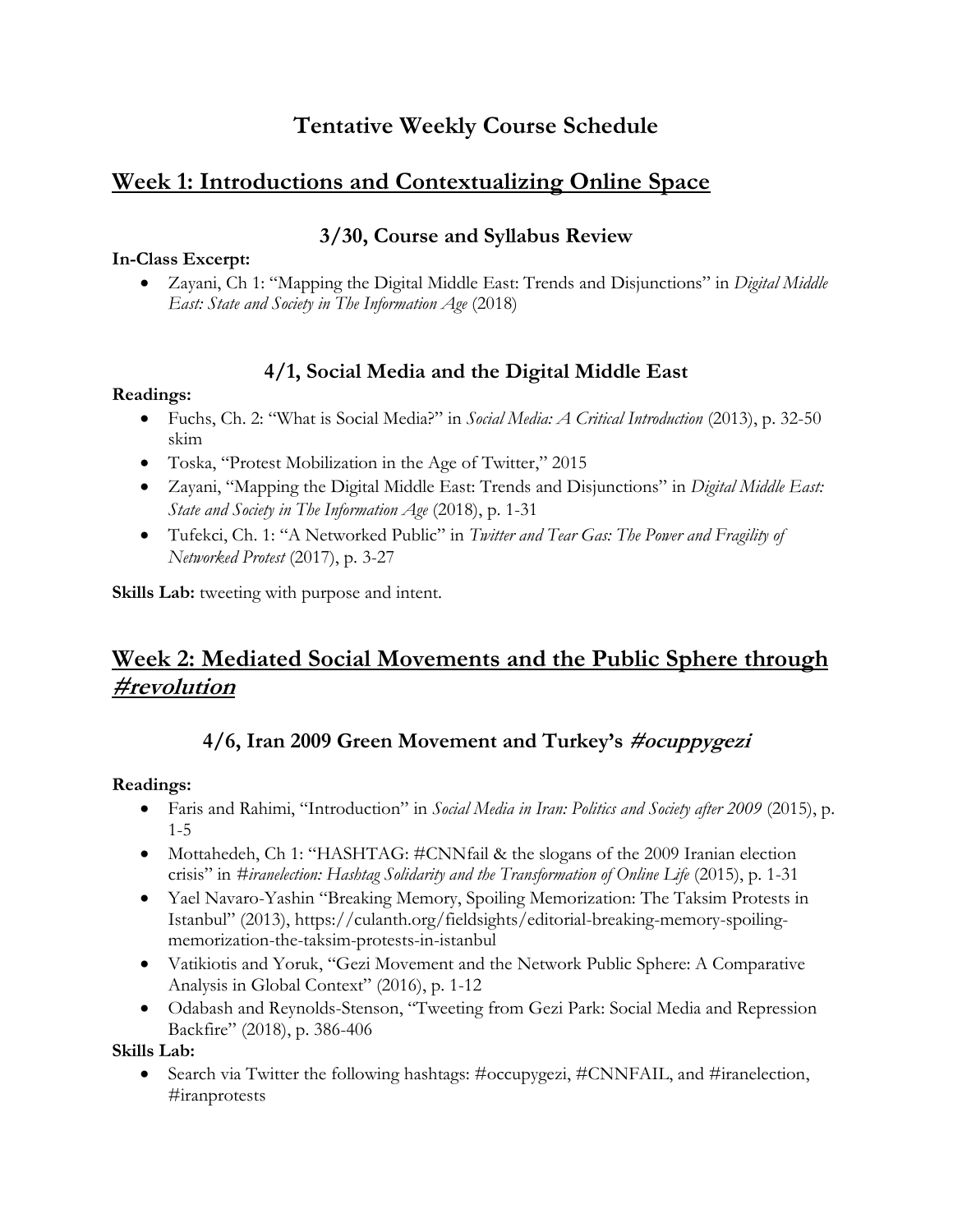## **4/8, The Arab Spring**

#### **Readings:**

- Peterson, Ch 4: "Mediated Experience in the Egyptian Revolution" in *Digital Middle East: State and Society in The Information Age* (2018), p. 85-108
- Imre and Owen, Ch. 5: "Twitter-ised Revolution: Extending the Governance Empire" in *Social Media and the Politics of Reportage: The Arab Spring* (2014), p. 105-119
- Zayani, Ch 7: "Mediatizing the Revolution: The Appeal of Social Networks" in *Networked Publics and Digital contention: The Politics of Everyday Life in Tunisia* (2015), p. 168-189
- Kharroub and Bas, "Social Media and Protests: An Examination of Twitter Images of the 2011 Egyptian Revolution" in *New Media & Society* 18.9 (2015), p. 1973-1992

#### **Skills Lab:**

• Search via Twitter the following hashtags such as #ArabSpring and #mohammedbouazizi. What are some other important hashtags used for movements?

## **Week 3: Activism, Censorship, and Diaspora Communities**

## **4/13, Diaspora Community**

#### **Readings:**

- Akhavan, Ch 1. "Reembodied Nationalism" in *Electronic Iran: The Cultural Politics of an Online Evolution* (2013), p. 13-34
- Zayani, Ch 4: "Cyber Activism Comes of Age: Activists, Diasporas, and Networks" in *Networked Publics and Digital contention: The Politics of Everyday Life in Tunisia* (2015), p. 80-106.
- Moss, "Transnational repression, Diaspora Mobilization and the Case of the Arab Spring" in *Social Problems*, 63.4 (2016), p. 480-498

**Skills Lab:** Comparing online blogs and social media content.

### **4/15, Media Censorship and Government Crackdowns**

#### **Readings (pick 3):**

- Shishkina, Alisa and Leonid Issaev. "Internet Censorship in Arab Countries: Religious and Moral Aspects." Religions, 9 (358) 2018; 2-14. doi:10.3390/rel9110358.
- Tufekci, Ch 2: "Censorship and Attention," p. 28-48; Ch 9: "Governments Strike Back" in *Twitter and Tear Gas: The Power and Fragility of Networked Protest* (2017), p. 223-260
- Zayani, Ch. 6 "The Battle over Internet Control: From the Web to the Street" in *Networked Publics and Digital contention: The Politics of Everyday Life in Tunisia* (2015), p. 131-168
- Khiabany, Ch. 10: "Citizenship and Cyber Politics in Iran" in *Digital Middle East: State and Society in The Information Age* (2018), p. 217-238

**Skills Lab:** how to blog with WordPress.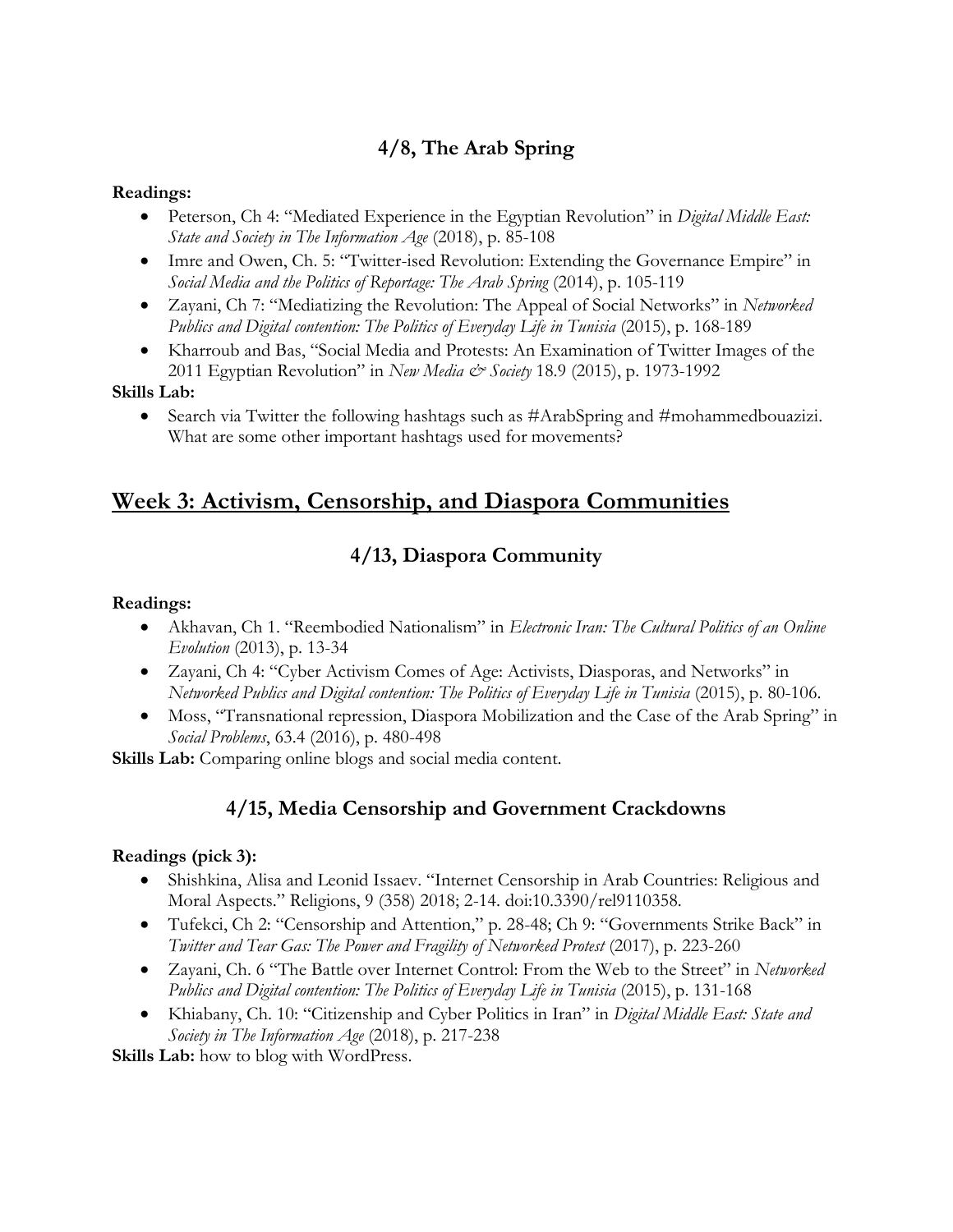# **Week 4: Online Communities**

### **4/20: Beyond Social Media Movements**

#### **Readings (pick 2):**

- Maisel, "The Construction of Virtual Identities: Online Tribalism in Saudi Arabia and beyond" in *Anthropology of the Middle East and North Africa: Into the New Millenium* (2013), p. 285-300.
- Mohamed, Douai, and Iskander, "Media, Identity, and Online Communities in a Changing Arab World" in *New Media & Society* 21.5 (2019), p. 1035-1042
- Doostdar, "'The Vulgar Spirit of Blogging': On Language, Culture, and Power in Persian Weblogestan," *American Anthropologist* 106.4 (2004), p. 651-662
- Atici, "Virtual Communities as a Social and Cultural Phenomenon" in *Journal of Education and Learning* 5.3 (2016), p. 149-158

**Skills lab:** comparing video blogging with written blogs, and video essay format.

## **4/22: Gender, Sexuality, and the Digital Divide**

#### **Readings (pick 2):**

- Serberny, "Women's Digital Activism: Making Change in the Middle East" in *Digital Middle East: State and Society in The Information Age* (2018), p. 109-124
- Batmanghelichi and Mouri, "Cyberfeminism, Iranian Style: Online Feminism in Post-2009 Iran," in *Feminist Media Histories* 3.1 (2017), p. 50-80
- "Apps and Traps: Dating Apps Must do More to Protect LGBTQ Communities in the Middle East and North Africa" in *Article 19*, https://www.article19.org/resources/appstraps-dating-apps-must-protect-communities-middle-east-north-africa/
- Tzankova, Ch 4: "Affective Politics or Political Affection: Online Sexuality in Turkey" in *Networked Affect* (2015), p. 59-74

Skills lab: and using free software to make videos (Windows PC editor for video essays), VLC Media player, and XMedia Recode.

## **Week 5: Introduction to Video Games**

### **4/27**: **Play and Fun as Cultural and Political Phenomenon**

#### **Readings:**

- Huizinga, Ch 1: "Nature and Significance of Play as a Cultural Phenomenon" in *Homo Ludens: A Study of Play-Element in Culture* (1938), p. 1-27
- Bogost, Ch 3: "Fun Isn't Pleasure, It's Novelty" and Ch 4: "Play is in Things, Not in You" in *Play Anything: The Pleasure of Limits, the Uses of Boredom, and the Secret of Games (2016), p.* 57-120 (skim for general argument)
- Høigilt, "The Politics of Fun in Egypt" in *The New Middle East Blog* (2016), https://newmeast.wordpress.com/2016/03/29/the-politics-of-fun-in-egypt/.
- Bayat, "Islamism and the Politics of Fun" in *Public Culture* 19.3 (2007), p. 433-459.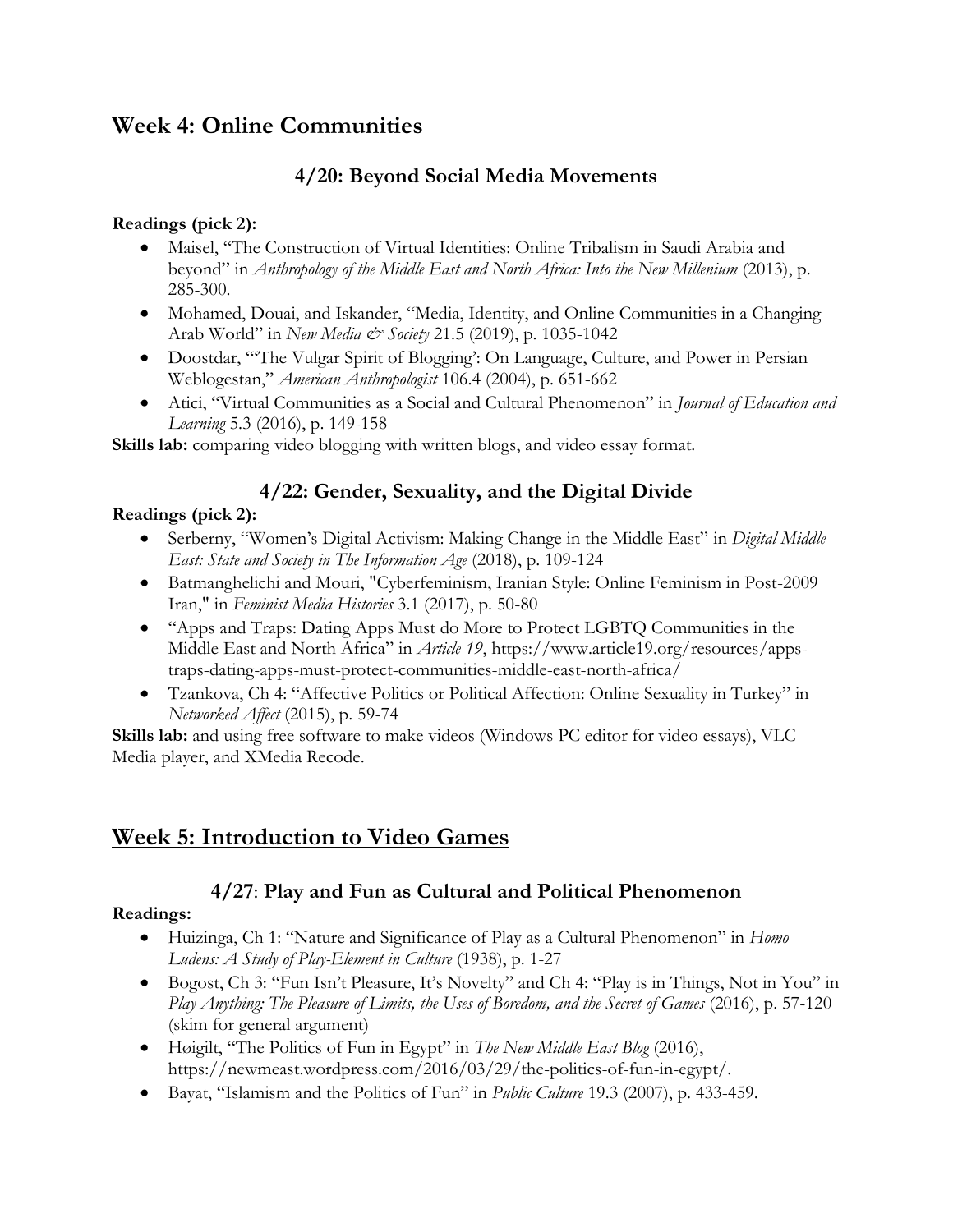• Fadaee, "Ecotours and Politics of Fun in Iran: From Contested State-Society Relations to Emancipatory Nature-Society Relations" in *Sociological Review* 66.6 (2018), p. 1276-1291

Skills lab: learning how to identify and parse out video game mechanics, cultural content, and semiotics in games.

#### **4/29:**

### **Methods for Analyzing Games and Online Communities**

#### **Readings:**

- Boellstorff, "A Ludicrous Discipline? Ethnography and Game Studies" in *Games and Culture* 1.1 (2006), p. 29-35.
- Caliandro, "Digital Methods for Ethnography: Analytical Concepts for Ethnographers Exploring Social Media Environments" *in Journal of Contemporary Ethnography* 47.5 (2018), p. 551-578.
- Highfield and Leaver, "Instagrammatics and Digital Methods: Studying Visual Social Media, from Selfies and GIFS to Memes and Emoji" in *Communication Research and Practice* 2.1 (2016), p. 47-62.
- Malliet, "Adapting the Principles of Ludology to the Method of Video Game Content Analysis" *in Game Studies: The International Journal of Computer Research* 7.1 (2007), http://gamestudies.org/0701/articles/malliet

## **\*Visit Media Arcade\***

# **Week 6: Culture Industries and Identity Construction through Games**

### **5/4: What is the Culture Industry?**

#### **Readings (pick 3):**

- Adorno, Theodor W., and Horkheimer, Max. "The Culture Industry: Enlightenment as Mass Deception" (1977), p. 349–383.
- Hesmondhalgh, Ch. 10 "The Impact of the Internet and Digitalisation on Existing Cultural Industries" in *Cultural Industries* (2013), p. 341-363 (Skim)
- Tuker, Cetin, Erdal Yilmaz, and Kursat Cagiltay. "Turkey." Video Games Around the World, edited by Mark JP Wolf; 565-578. MIT Press, 2015.2
- Ahmadi, "Iran," *Video Games Around the World* (2015), p.
- Kasmiya, "Arab World," *Video Games Around the World* (2015), p. 29-34
- Sisler, "Digital Heroes: Identity Construction in Iranian Video Games" in *Cultural Revolution in Iran: Contemporary Popular Culture in the Islamic Republic*, (2017)

#### **In-class gaming:**

• *Siavosh* (2014)

### **5/6: Games and Gaming in the Middle East**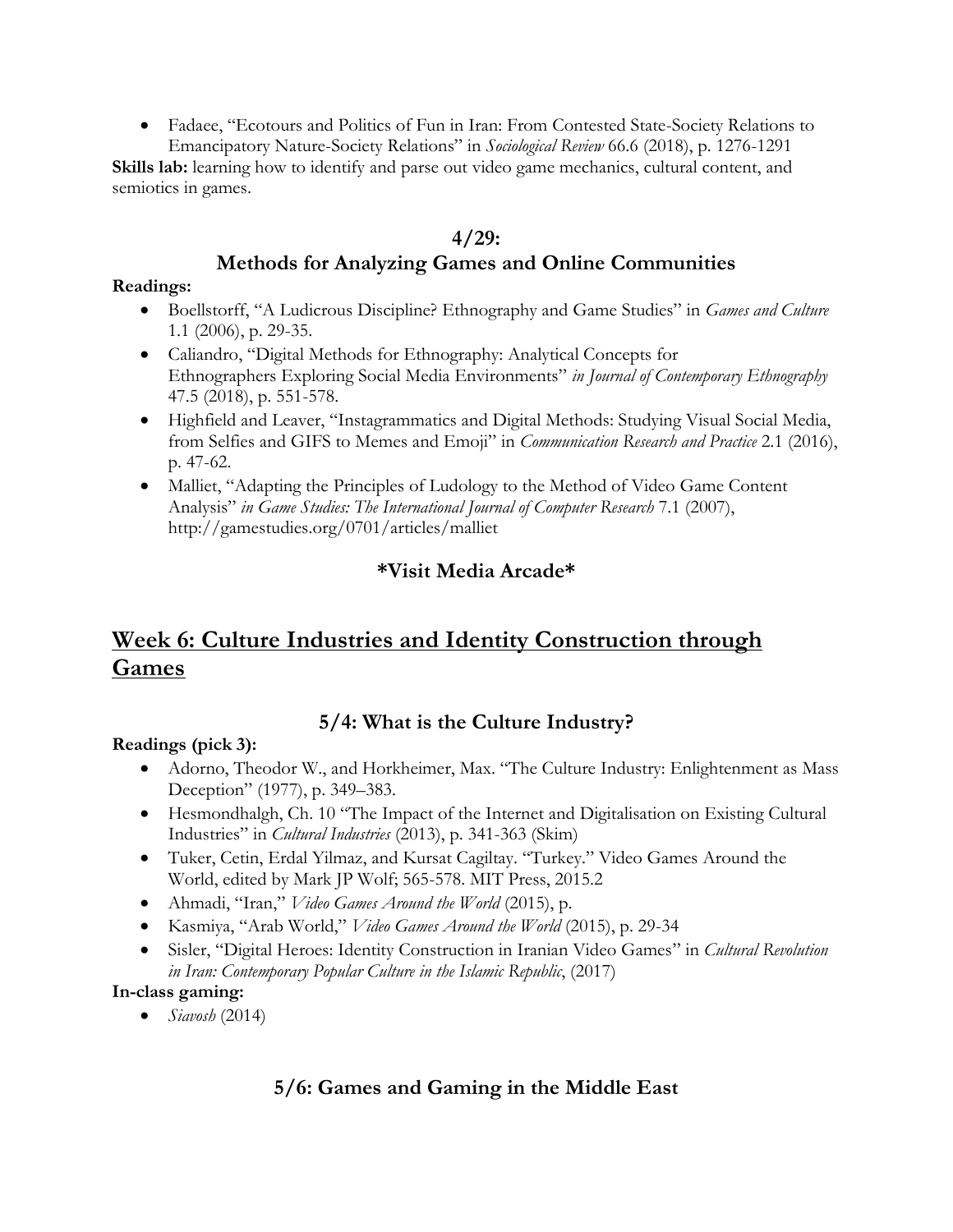#### **Readings (pick 2):**

- Khoshsaligheh and Ameri, "Video game localization in Iran: a survey of users' profile, gaming habits and preferences" in *The Translator* (2020), p. 1-19.
- Sisler, "Virtual Worlds and Digital Dreams: Imaginary Spaces of Middle Eastern Video Games" in *Digital Middle East: State and Society in The Information Age* (2018), p. 59-84
- Yilmaz and Cagiltay, "History of Digital Games in Turkey." *Proceedings of DiGRA 2005 Conference: Changing Views – Worlds in Play*. 2005.
- Courmont and Clement. "When Geopolitics Meets the Game Industry: A Study of Arabic Video Games and What They Teach US" in *Hemispheres* Vol.29.1 (2014).
- Amos, "As Saudi Arabia's Love of Online Gaming Grows, Developers Bloom" in *NPR,* https://www.npr.org/sections/parallels/2015/08/10/431241078/saudi-arabias-passion-foronline-gaming

**In-class gaming**: *Unearthed: Trail of Ibn Battuta* (2013)

## **\*Digital Object Video Essay due 5/6 by 11:59 PM\***

## **Week 7: Trolling and Memeing on Social Media and in Video Games**

### **5/11: State Sanctioned Trolling, and Memes**

#### **Readings (pick 3):**

- Kargar and Rauchfleish, "State-aligned Trolling in Iran and the Double-Edged Affordances of Instagram" in *New Media and Society* 21.7 (2019), p. 1506-1527
- Yildz and Smets, "Internet Trolling in 'Networked' Authoritarianism: A Qualitative Content Analysis of Tweets by regime Supporters and "Ak Trolls' in July 2016," in *Middle East Journal of Culture and Communication* 12.3 (2019), p. 348-368
- Dahdal, "Using Collaborative Gaming to Engage Arab Youth in Cultural Memes," in the *Journal of Social Media in Society* 5.3 (2016), p. 316-343
- York, "Middle East Memes" in *The Guardian* (2012), https://www.theguardian.com/commentisfree/2012/apr/20/middle-east-memes-guide
- Selk, "Middle East diplomacy is being done via GIF now: How it's come to this" in the *Washington Post* (2018), https://www.washingtonpost.com/news/worldviews/wp/2018/06/05/middle-eastdiplomacy-is-being-done-via-gif-now-how-its-come-to-this/

**Skills lab:** search for memes on Pepe the Frog, and the Middle East. Create own memes on movements based in US socio-cultural contexts.

## **5/13: Workshop Final Essay**

## **Week 8: Representation of the Middle East in Games**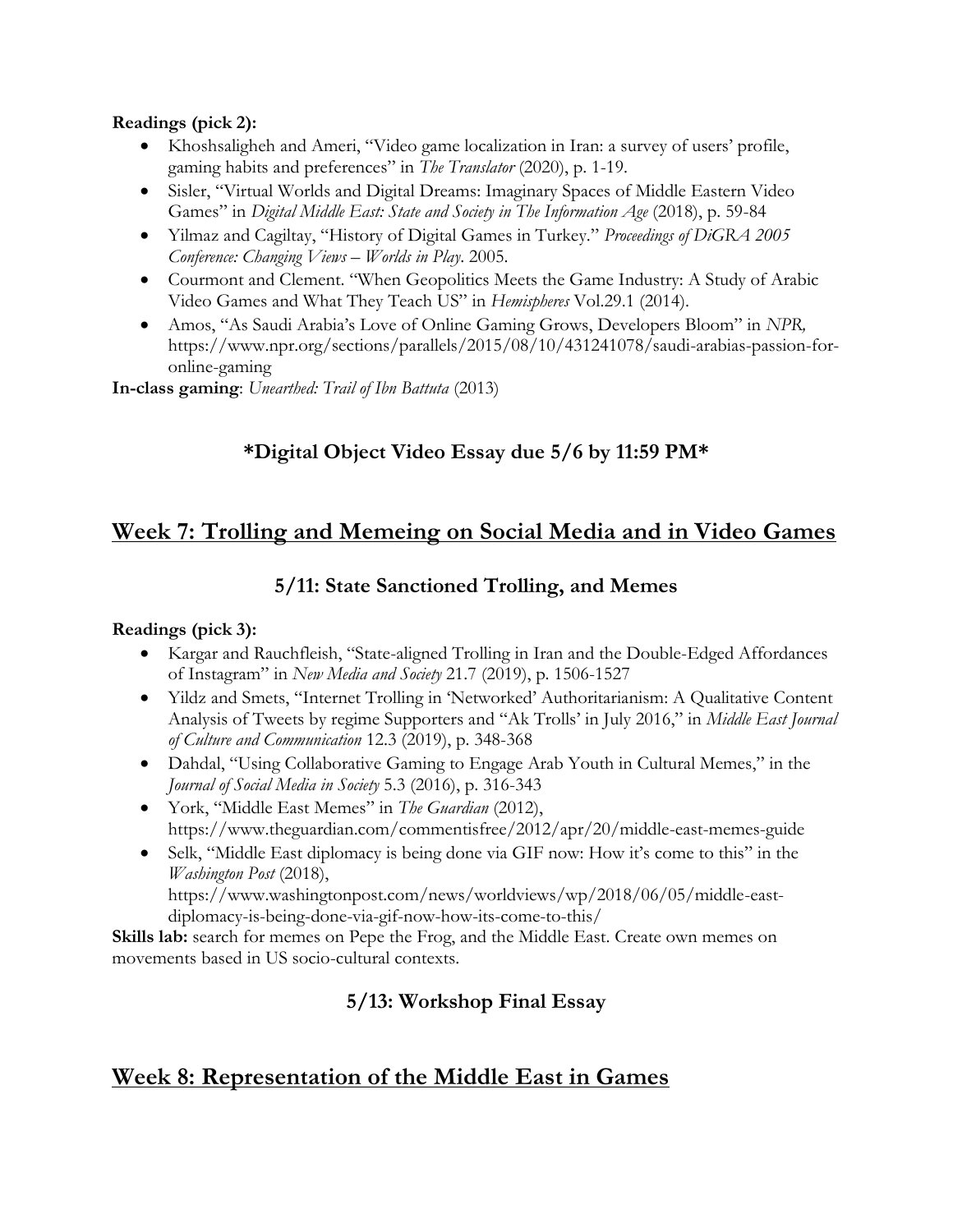### **5/18: Digital Orientalism in Games and Gaming**

#### **Readings:**

- Höglund, "Electronic Empire: Orientalism Revisited in the Military Shooter" in *Game Studies: The International Journal of Computer Game Research* 8.1 (2008), http://gamestudies.org/0801/articles/hoeglund
- Mukherjee, "Playing Subaltern: Video Games and Postcolonialism" in *Games and Culture* 13.5 (2018), p. 504-520
- Sisler, "Digital Arabs: Representation in Video Games" in *European Journal of Cultural Studies*  11.2 (2008), p. 203-219

#### **In-class gaming:**

• *Prince of Persia: Sands of Time* (2003)

### **5/20 Islam in Games**

#### **Readings:**

- Campbell, Ch 4: "Islamogaming: Digital Dignity via Alternative Storytellers" in *Halos and Avatars: Playing Video Games with God* (2010), p. 63-88
- Geraci, Ch 5: "Another Life for Religion" in *Virtually Sacred: Myth and Meaning in World of Warcraft and Second Life* (2014), p. 132-169 (focus on Islam section, skim other sections)
- Sisler, "Procedural religion: Methodological reflections on studying religion in video games" in *New Media & Society* 19.1 (2017), p. 126-141
- Sisler, "Video Games, Video Clips, and Islam: New Media and the Communication of Values" in *Muslim Societies in the Age of Mass Consumption* (2009), p. 231-258.

#### **In-class gaming:**

• *Engare* (2017)

## **Week 9: Presentations**

## **5/25 & 5/27: Final Essay Lightning Talk (Choose: pre-recorded lightning talk or in-person)**

**Week 10: Wrap Up**

### **6/1: Reflection**

### **6/3: HUB eSports**

### **Week 11: Finals Week**

**6/11: Final Essay due by 11: 59 pm PST**